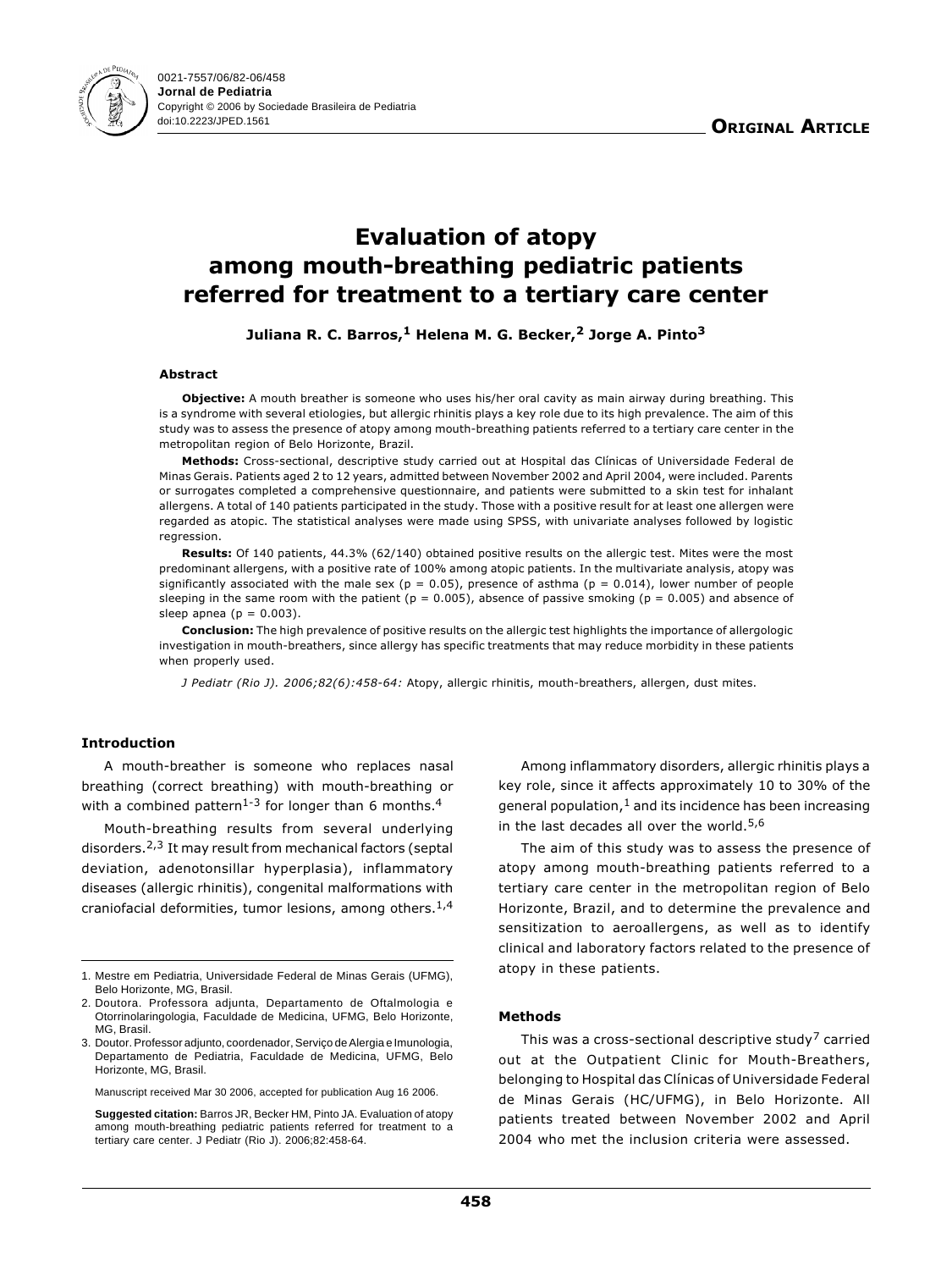Patients aged 2 to 12 years were included in the study. All of them complained of mouth-breathing and were referred to the Outpatient Clinic for Mouth-Breathers by different professionals. Parents or surrogates signed an informed consent form.

We excluded all patients who used drugs that could compromise the reliability of the skin test (ST) for inhalant allergens, such antihistamines, tricyclic antidepressants and corticosteroids, for a variable time according to the drug used. $8$  We also excluded patients with skin lesions that did not allow performing the  $ST<sub>1</sub><sup>8</sup>$  and the refusal of parents or surrogates to participate in the study was an exclusion criterion.

Patients with mouth-breathing problems were referred to this outpatient clinic and assessed in one single day by a multidisciplinary team that consisted of an otolaryngologist (with the use of fiber-optic nasolaryngoscopy), allergologist, orthodontist and speech therapist.

Fiber-optic nasolaryngoscopy is a dynamic way of looking into the upper airways that allows detecting different etiologies of mouth-breathing and the degree of airway obstruction. It is a quick and simple method that can be performed at any age. $1,2$ 

The allergologic assessment included a structured medical interview, physical examination and ST, following the standard volar forearm skin prick method. $8$  The data obtained from the allergologic assessment and from fiberoptic nasolaryngoscopy were used in the present study.

In the allergologic anamnesis, three or more physiciandiagnosed bronchospasm episodes, the latter of which over the age of 2 years, were regarded as positive history of asthma. This definition was used because it is known that most wheezing episodes during the first two years of life result from the anatomy of the airways, associated with viral infections, which is a hindrance to diagnosis in this age group.<sup>9</sup>

A standard score was used for nasal symptoms.10,11 This score ranges from 0 to 3 in increasing order, according to the severity of the following symptoms: rhinorrhea, sneezing/itching, retronasal discharge and nasal obstruction, totaling 12 points on the general score.

History suggestive of allergic conjunctivitis was characterized by the presence of eye itching, hyperemia or tearing eyes on at least three occasions, after contact with a specific allergen and without any relationship with infectious processes. Atopic dermatitis was suggested by the history of chronic, pruriginous and recurrent dermatitis, with typical distribution and morphology of lesions.<sup>12</sup>

For family history of atopy, parents were assessed as to the current or past presence of symptoms suggestive of asthma, allergic rhinitis, allergic conjunctivitis or atopic dermatitis.

The ST used extracts from the International Pharmaceutical Immunology do Brasil (IPI-ASAC BRASIL). Some of these extracts are standardized in biological units (BU), while others in protein nitrogen units (PNU). The following extracts were used: Blomia tropicalis 37,650 BU/mL, Dermatophagoides pteronyssinus 58,500 BU/mL, Dermatophagoides farinae 20,175 BU/mL, Alternaria alternata 63,600 BU/mL, Aspergillus fumigatus 10,000 PNU/mL, Penicillium notatum 10,000 PNU/mL, Felis domesticus 94,500 BU/mL, Canis familiaris 10,000 PNU/mL, Periplaneta americana 5,000 PNU/mL and Blatella germanica 5,000 PNU/mL. A positive control (histamine 50% plus saline solution and phenol 0.4%) and a negative control (50% of glycerine, 50% of saline solution and phenol 0.4%) were used.

The ST result was obtained quantitatively by calculating the arithmetic means of the largest papule diameters and orthogonal diameters in their medians. Reading was made 15 minutes after puncture, and all tests whose papules had a mean diameter at least 3 mm larger than the negative control were regarded as positive. $8,13$ 

Whole blood count, total serum immunoglobulin E (IgE) determination by chemiluminescence and three samples from the parasitological stool test were also obtained.

The atopic group was characterized by the presence of mouth-breathing associated with positive ST for a given inhalant. The nonatopic group consisted of mouth-breathing patients with ST negative for all inhalants tested.

This study was approved by the Research Ethics Committee of UFMG, and all parents or surrogates signed an informed consent form.

Statistical analyses were made using SPSS, version 11.5. For comparison of the characteristics between groups, we used the chi-square test for dichotomic variables and Mann-Whitney's nonparametric test for quantitative variables with non-normal distribution. The nutritional assessment was made by the Epinut module of Epi-Info, whose reference standard for children is recommended by the World Health Organization, where the 10th percentile was regarded as cutoff point for weight and height versus age.<sup>14</sup>

The multivariate analysis through forward stepwise multiple logistic regression determined the risk factors associated with positive ST results. The variables selected for this model were those with a p value less than 0.20 and/or those that were biologically feasible in the univariate analysis.

All p values less than or equal to 0.05 were statistically significant.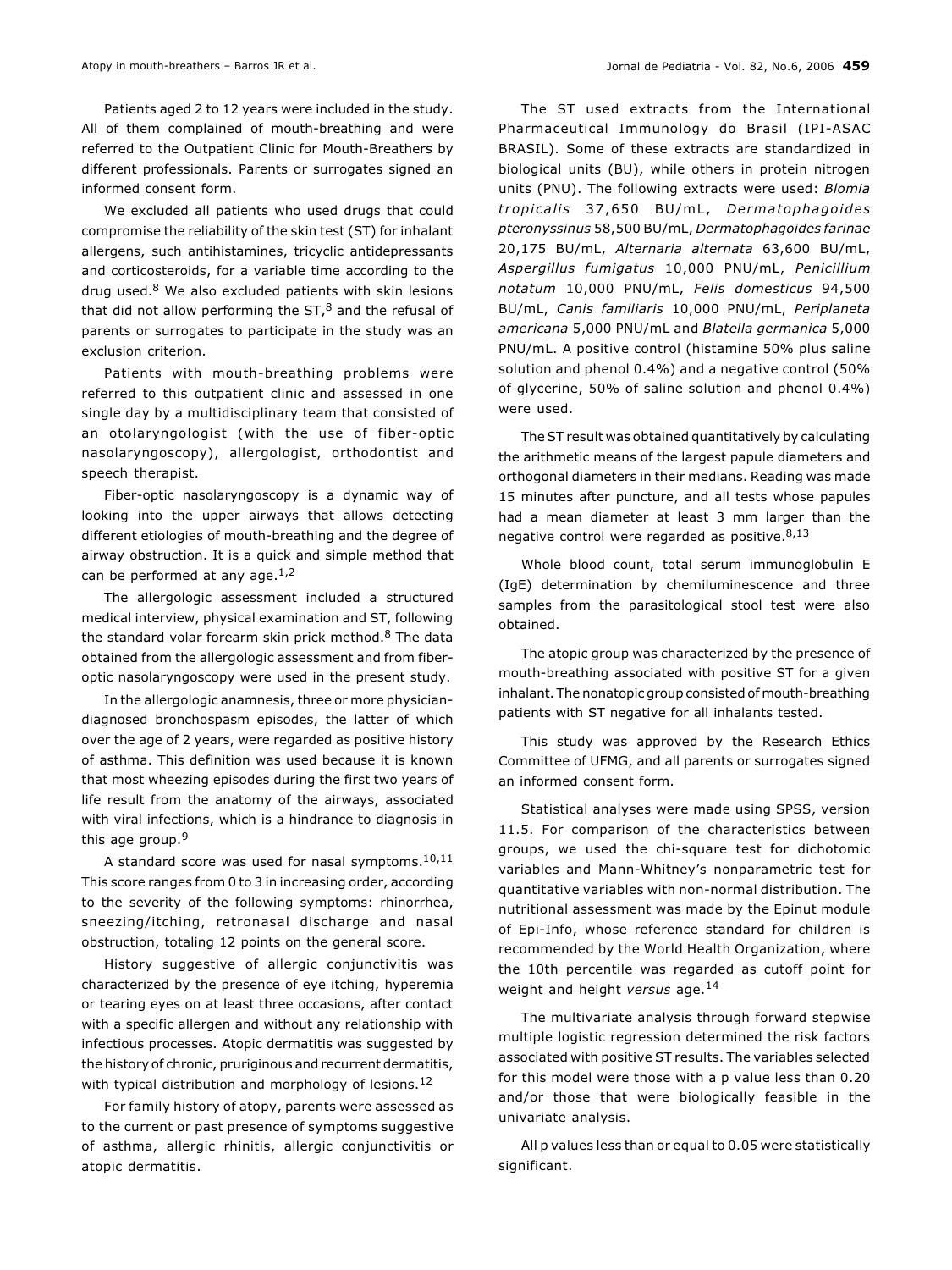## Results

A total of 140 patients participated in the study. Of these, 73 (52.1%) were male. Age ranged from 2.1 to 12.7 years, with a median of 6.1 years. Age at the onset of nasal symptoms corresponded to 0 to 9 years, with a median of 1.5 years. A total of 127 (90.7%) patients were classified as having persistent nasal symptoms.6,15 The median family income was around 2.2 minimum wages, with a range from 0 to 12.5.

The ST was performed on all participants and no adverse event resulted from its application. The test was positive in 62 patients (44.3%). Note that 81 (57.9%) patients were referred by an otolaryngologist, 39 (27.9%) by a pediatrician, nine (6.4%) by a pulmonologist, six (4.3%) by a speech therapist and four (2.9%) by an allergologist; in one patient (0.7%), information about the referral was not available. There were no remarkable differences in the prevalence of positive ST results among the various subgroups of patients.

Mites were the most prevalent allergens (62 patients, 100% of atopic ones); 60 (96.8%) of these patients were positive for Dermatophagoides pteronyssinus, 53 (85.5%) were positive for Dermatophagoides farinae, and 40 (64.5%) for Blomia tropicalis. Note that 37 patients (59.7%) were simultaneously positive for the three mites tested, and only eight (12.9%) had a positive ST for only one of the three mites tested.

The percentage of positive results for the other allergens was lower than that obtained for mites (17 patients, 27.4% of atopic ones). Five patients (8.1%) tested positive for Canis familiaris, three (4.8%) for Felis domesticus,

three (4.8%) for Blatella germanica, four (6.5%) for Periplaneta americana, one for Aspergillus fumigatus (1.6%) and another one for Penicillium notatum (1.6%). No patients tested positive for Alternaria alternata. All these patients concomitantly had positive results for mites.

The following results were obtained by comparing the atopic (positive) and nonatopic (negative) groups:

Median age in the atopic group was 7.1 years versus 5.3 years in the nonatopic group ( $p = 0.004$ ). No statistically significant difference was observed between the two groups with regard to sex ( $p = 0.155$ ), age at the onset of nasal symptoms ( $p = 0.177$ ) and family income ( $p = 0.257$ ).

As to the nutritional aspect, there was no significant difference between groups in terms of weight and height in relation to age ( $p = 0.995$  for weight and  $p = 0.0552$  for height).

The other variables and their significance level are shown in Tables 1 and 2.

Although all patients were supposed to do the lab tests, only 96 turned up for blood collection for total serum IgE determination. The median among atopic patients amounted to 355.5 IU/mL, with a range from 31.4 to over 2,000 IU/mL, compared to a median of only 89.4 IU/mL among nonatopic patients, ranging from 5.3 to over 2,000 IU/mL ( $p < 0.001$ ). The whole blood count, performed in 107 patients, revealed a median eosinophil count of 493 and 300 cells/mm<sup>3</sup> in atopic and nonatopic patients, respectively ( $p = 0.007$ ).

| Variable                   | <b>Atopic group</b> | Nonatopic group | OR (95%CI)      | p     |
|----------------------------|---------------------|-----------------|-----------------|-------|
| Quality of nasal symptoms  |                     |                 |                 |       |
| Rhinorrhea                 | 23/62 (37.1%)       | 29/78 (37.2%)   | $1(0.5-2.1)$    | 1     |
| Sneezing                   | 45/62 (72.6%)       | 42/78 (53.9%)   | $2.3(1.0-5.0)$  | 0.04  |
| Itchy nose                 | 51/62 (82.3%)       | 51/78 (65.4%)   | $2.5(1.0-6.0)$  | 0.04  |
| Discharge (retronasal)     | 30/62 (48.4%)       | 41/78 (52.6%)   | $0.9(0.4-1.8)$  | 0.75  |
| Obstruction                | 60/62 (96.8%)       | 76/78 (97.4%)   | $0.8(0.1-8.3)$  | 1     |
| Other important complaints |                     |                 |                 |       |
| Snoring                    | 59/62 (95.2%)       | 71/77 (92.2%)   | $1.7(0.3-8.9)$  | 0.73  |
| Apnea                      | 28/61 (45.9%)       | 50/77 (65.0%)   | $0.5(0.2-1.0)$  | 0.04  |
| Other allergic disorders   |                     |                 |                 |       |
| Conjunctivitis             | 35/62 (56.5%)       | 32/78 (41.0%)   | $1.9(0.9-3.9)$  | 0.1   |
| Asthma                     | 30/62 (48.4%)       | 16/76 (21.1%)   | $3.5(1.6-8.0)$  | 0.001 |
| Atopic dermatitis          | 6/62(9.7%)          | 6/78(7.7%)      | $1.3(0.3-4.9)$  | 0.91  |
| Urticaria                  | 17/62 (27.4%)       | 15/78 (19.2%)   | $1.6(0.7-3.8)$  | 0.35  |
| Angioedema                 | 8/62 (12.9%)        | $3/78(3.9\%)$   | $3.7(0.8-18.8)$ | 0.06  |
|                            |                     |                 |                 |       |

Table 1 - Association between atopy and clinical manifestations of allergic diseases

95%CI = 95% confidence interval; OR = odds ratio.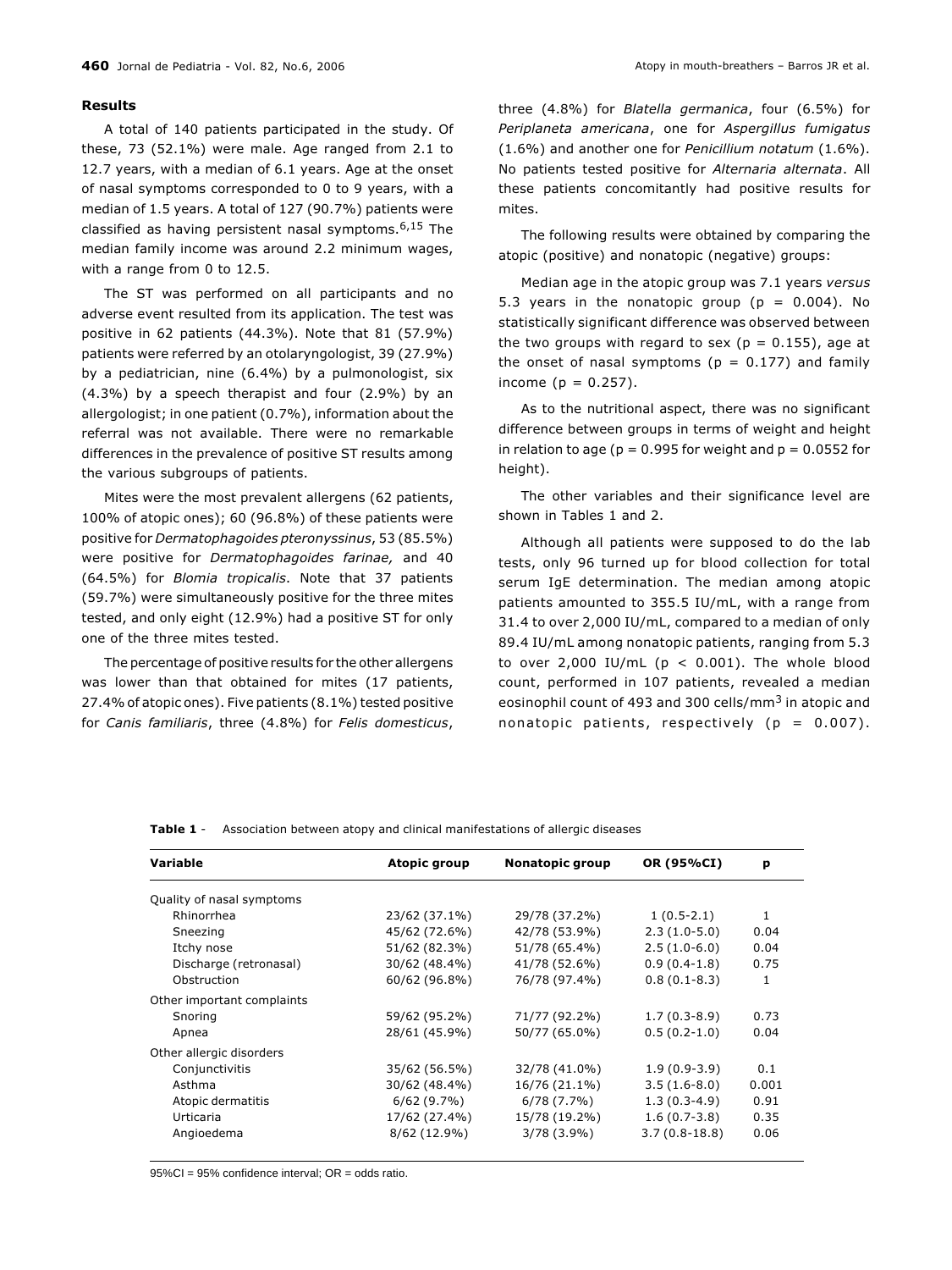| <b>Variable</b>                                                           | <b>Atopic group</b>                           | Nonatopic group                               | OR (95%CI)     | p      |
|---------------------------------------------------------------------------|-----------------------------------------------|-----------------------------------------------|----------------|--------|
| Maternal smoking during pregnancy                                         | $8/62(12.9\%)$                                | 11/72 (15.3%)                                 | $0.8(0.3-2.4)$ | 0.89   |
| Passive smoking                                                           | 20/62 (32.3%)                                 | 37/78 (47.4%)                                 | $0.5(0.3-1.1)$ | 0.1    |
| Atopic mother                                                             | 34/61 (55.7%)                                 | 37/76 (48.7%)                                 | $1.3(0.6-2.8)$ | 0.52   |
| Atopic father                                                             | 25/58 (43.1%)                                 | 18/72 (25.0%)                                 | $2.3(1.0-5.2)$ | 0.05   |
| Pets at home                                                              | 40/62 (64.5%)                                 | 45/78 (57.7%)                                 | $1.3(0.6-2.8)$ | 0.52   |
| Use of a plastic mattress cover                                           | 8/62 (12.9%)                                  | 11/78 (14.1%)                                 | $0.9(0.3-2.7)$ | 1      |
| Type of dwelling $=$ house                                                | 56/62 (90.3%)                                 | 76/78 (97.4%)                                 | $0.3(0.0-1.4)$ | 0.14   |
| Number of people sleeping<br>in the same room with a child<br>(2 or less) | 44/62 (71.0%)                                 | 30/78 (38.5%)                                 | $3.9(1.8-8.6)$ | 0.0003 |
| Variable                                                                  | <b>Positive ST</b><br>median in mm<br>(range) | <b>Negative ST</b><br>median in mm<br>(range) | p              |        |
| Length of breastfeeding (months)                                          | $6(0-60)$                                     | $6(0-48)$                                     | 0.46           |        |
| Age at the introduction<br>of the first milk formula (months)             | $3.5(0-60)$                                   | $4(0-48)$                                     | 0.25           |        |

Table 2 - Association between atopy and conditions implicated in the occurrence of allergic diseases

95%CI = 95% confidence interval; OR = odds ratio.

Parasitological stool examination was obtained from 101 patients, and was positive in 52.1% of cases. Ascaris lumbricoides, Giardia lamblia and Entamoeba histolytica were the parasites found. The positive result for the parasitological stool test did not differ between the analyzed groups ( $p = 0.48$ ).

The statistically significant variables after the multivariate analysis can be seen in Table 3.

According to the fiber-optic laryngoscopy results, only 18 patients (12.9%) were classified as functional mouthbreathers, i.e., without any anatomical problems that could hinder the appropriate air inflow through the upper airways.

As to organic mouth-breathers, 86 (70.5%) required surgery, either in isolation or combined with clinical treatment. Adenoidectomy alone or in conjunction with tonsillectomy was performed in 85 patients, indicating that adenotonsillar hyperplasia is the major cause of mouth-breathing in our sample. One patient was submitted to choanal atresia repair. Surgery was indicated in 45.2% of atopic patients (28 patients) and in 73.1% of nonatopic ones (57 patients) ( $p = 0.001$ ).

| <b>Variables</b>                                                      | OR (95%CI)      | р     |
|-----------------------------------------------------------------------|-----------------|-------|
| Male sex                                                              | $2.8(1.0-7.9)$  | 0.05  |
| Personal history of asthma                                            | $4.0(1.3-11.9)$ | 0.01  |
| Absence of passive smoking                                            | $4.7(1.6-14.1)$ | 0.005 |
| Presence of 1 or 2 people sleeping<br>in the same room with the child | $4.4(1.6-12.3)$ | 0.005 |
| Absence of sleep apnea                                                | $5.7(1.8-18.2)$ | 0.003 |

Table 3 - Multiple logistic regression analysis between independent variables and positive skin test results

95%CI = 95% confidence interval; OR = odds ratio.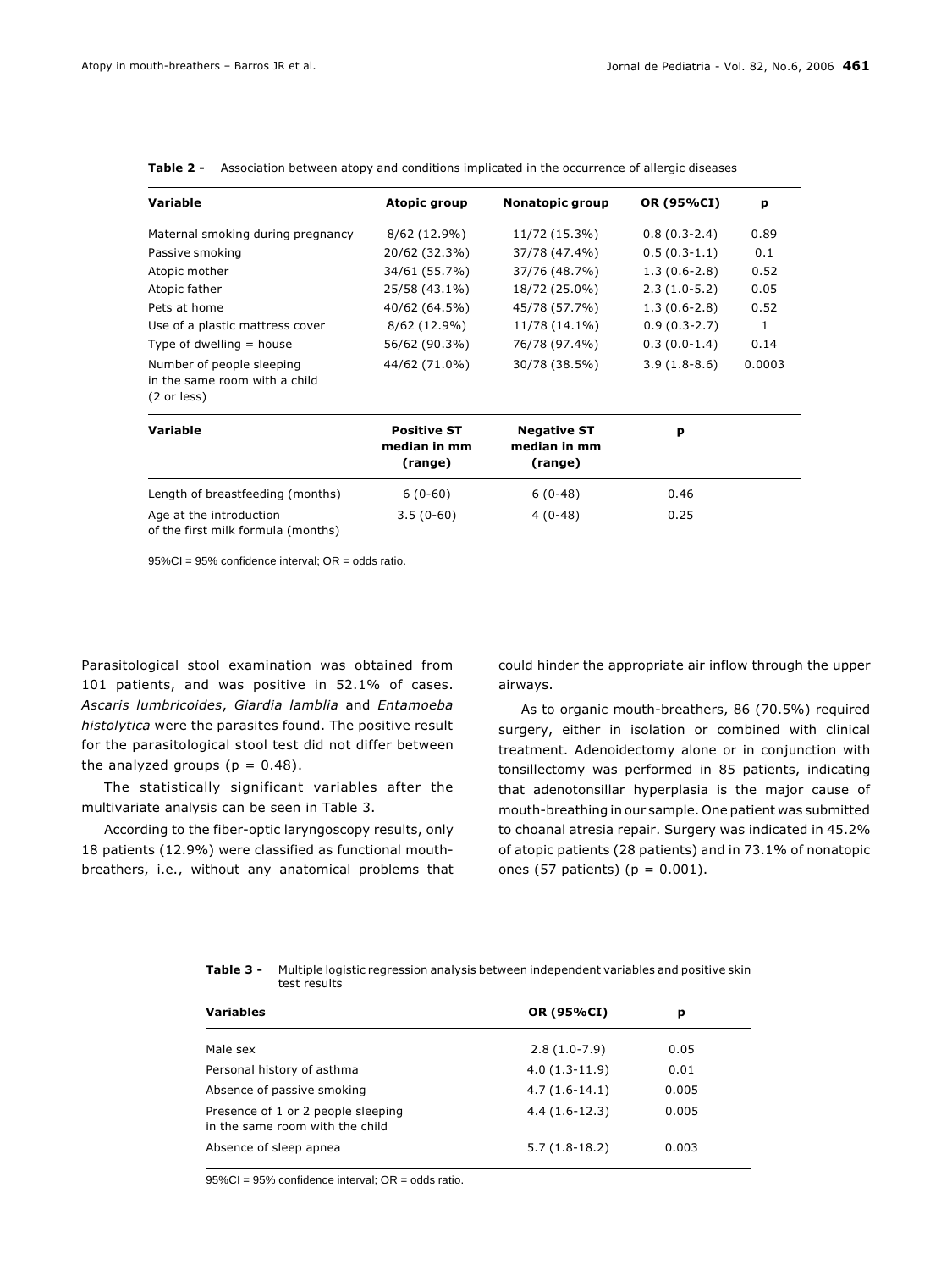### **Discussion**

Mouth-breathing is an important issue in pediatrics, requiring proper management of its determining factors so that morbidity can be reduced.<sup>1-3</sup>

Although most authors agree with the definition of mouth-breathers, there is no consensus about the best way to identify them. Reports by parents or surrogates about the presence of snoring, open-mouth habits, nasal obstruction and excess salivation should always be taken into account by health care providers.<sup>2</sup> Currently, rhinomanometry has been the method for the diagnosis and quantification of mouth-breathers, since it assesses nasal resistance.10,11 However, it is seldom used in medical practice due to its prohibitive cost. In the present study, we assessed patients with mouth-breathing problems.

Adenotonsillar hyperplasia was the major reason for mouth-breathing in our sample. Moreover, 44.3% of patients had a positive ST for some inhalant, compared to 10 to 30% of the general population.<sup>1</sup> The lack of remarkable differences in the prevalence of positive ST results according to the type of referral reduces the possibility for selection bias. These results are consistent with the literature, which points out adenotonsillar hyperplasia and allergic rhinitis, either alone or in combination, as important factors in the etiology of mouth-breathing.2,3,15

The skin prick test is quick, inexpensive and easy to perform and standardize, being an important tool in the diagnosis of IgE-mediated sensitivity.<sup>5,6,8</sup> Its results are not reliable in children younger than 2 years,  $8$  which explains the selection of patients older than 2 years in our study.

Geller<sup>16</sup> conducted a study to assess sensitivity to mites in Rio de Janeiro by submitting 700 patients with asthma and/or rhinitis older than 2 years to skin tests for seven different mites. His conclusion was that D. pteronyssinus, B. tropicalis and D. farinae are enough to establish the diagnosis of mite sensitization.<sup>16</sup>

In the present study, the ST included three types of mites, in addition to allergens derived from dogs, cats, and cockroaches. As expected, there was a preponderance of mites (especially D. pteronyssinus and D. farinae), whereas the other allergens had a lower percentage of positive results. This result concurs with that of other studies carried out in the state of Minas Gerais, Brazil.<sup>13,17</sup>

Simultaneous sensitization to the three types of mites was quite frequent in our study, which may mean crossreaction or specific sensitization.<sup>13</sup>

Sensitization to cockroaches has been widely investigated nowadays, especially in populations with a low socioeconomic level. There is an estimate that 55% of patients with asthma and/or allergic rhinitis living in São Paulo or Ribeirão Preto tested positive for Blatella germanica and/or Periplaneta americana.<sup>18-20</sup>

By comparing atopic and nonatopic patients as to the quality and intensity of clinical symptoms, risk factors associated with atopy, or even lab tests, the multivariate analysis revealed that being male and having asthma were significantly associated with atopy. Furthermore, atopic patients had a significantly lower number of smokers at home and a smaller number of people sleeping in the same room. There was a negative statistically significant correlation between positive skin test results and apnea.

It should be underscored that the median age in the atopic group is higher than that in the nonatopic one. This suggests a higher prevalence of atopy in older children. However, age has no statistical significance when adjusted in the multivariate model, suggesting that this variable is not so important in the presence of other variables.

Being a male child has been regarded by many authors as a risk factor for allergic diseases. In puberty, the disease affects both sexes equally.  $21$ 

The predominant current definition of a single systemic allergic disorder with several target organs explains the concomitant occurrence of diseases such as allergic rhinitis, asthma and atopic dermatitis. All these disorders have pathophysiological mechanisms in common, which make them closely related.22,23

The presence of asthma was strongly associated with atopic mouth-breathing patients in this study. This result is in agreement with the literature, since approximately 80% of asthmatic children have a positive ST, and between 30 and 80% have nasal symptoms as well. The association between asthma and allergic rhinitis is so important that some authors would rather use the term "united airway disease."<sup>6</sup>

No significant association was found between atopy and other allergic disorders, such as allergic conjunctivitis, atopic dermatitis, urticaria and angioedema. Urticaria had a high prevalence among nonatopic patients as well. This may have occurred due the limitation of the diagnostic method, since the data are based on the history obtained from family members. Also, viral infections and food allergens are likely to play a role in the etiopathogenesis of these diseases 12,24

In the present study, we observed a high prevalence of sleep apnea in mouth-breathing patients (over 50%), which differs from that cited in the literature.<sup>25</sup> It is common knowledge that parent's observations are not accurate in the diagnosis of sleep apnea, <sup>25</sup> and that this information can be overestimated. Another possible explanation would be a selection bias, with more severely ill patients being referred to tertiary care.

On the other hand, one should also consider the negative statistically significant association between positive ST and apnea. Very likely, this finding reflects the larger incidence of higher-grade adenotonsillar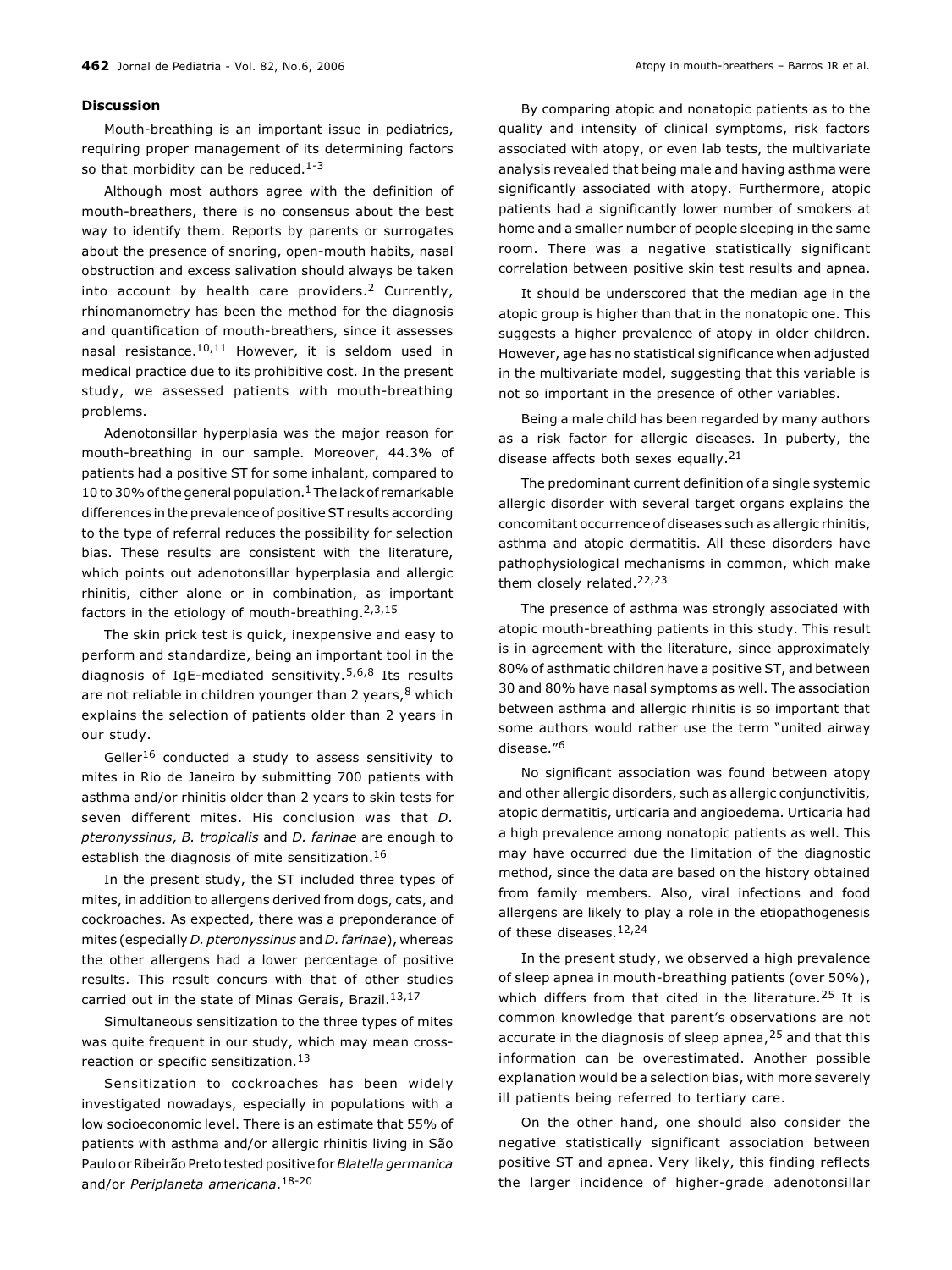hyperplasia in the nonatopic group, which is the major cause of apnea in this age group. The higher percentage of surgical indication in the nonatopic group observed in this study confirms this hypothesis. A recent study assessing 630 children with allergic rhinitis showed that the presence of adenoid hypertrophy is a remarkable risk factor for sleep apnea.<sup>26</sup>

Much controversy has arisen over the risk factors for the development of atopy. It has been postulated that genetic and environmental factors in the first years of life can determine the type of immune response in the future.21,27

The type of feeding in the first months of life has received special attention, and several studies were carried out, but with discrepant results. A recent meta-analysis was carried out to establish the relationship between exclusive breastfeeding for 3 months after birth and the presence of allergic rhinitis.<sup>28</sup> A statistically nonsignificant association was found, indicating the need for further studies.<sup>28</sup>

As to the family history of atopy, most authors believe that maternal (instead of paternal) allergy is a risk factor for asthma and allergic rhinitis in children.<sup>21</sup> In our study, paternal and maternal histories of atopy were not significantly associated with positive ST results.

Determining the etiology of atopy is complex due to the interaction of several factors. Even though these factors have been extensively investigated in several studies on the subject, their importance still needs to be confirmed by further studies.<sup>21</sup>

Serum IgE levels and eosinophil count have a secondary importance in the diagnosis of atopy in this study, since neither of them was significant after the multivariate analysis. Levels of specific IgE antibodies to inhalant allergens, albeit more reliable for the diagnosis of atopy,<sup>5</sup> were not determined in this study due to the high cost of this test.

Control measures against inhalant allergens, although controversial,29,30 are recommended on a routine basis by consensuses.5,6 Only 13.6% of mouth-breathers in our study used mattress and pillow covers. As this is an important measure, $5,6$  it was recommended for all those patients with a positive ST. On the other hand, the fact that atopic patients had a significantly lower number of smokers at home and a smaller number of people sleeping in the same room, compared to nonatopic patients, may represent intervention measures by the family.

Mouth-breathers constitute a heterogeneous group, so the importance of a multidisciplinary team for their proper management should be emphasized.<sup>1</sup>

In conclusion, the high prevalence of atopy observed in this study highlights the importance of allergologic assessment in mouth-breathing patients, since allergic

disorders have specific treatments, which may improve the management of mouth-breathers.<sup>5</sup>

#### References

- 1. Becker HMG, Guimarães RES, Pinto JA, Vasconcellos MC. Respirador bucal. In: Leão E, Correa EJ, Mota JAC, Viana MB. Pediatria ambulatorial. Belo Horizonte: Coopmed; 2005. p. 487-93.
- 2. Saffer M. Mouth breather. In: II IAPO/ Ifos pediatric ent manual: 166-77.
- 3. Motonaga SM, Berti LC, Anselmo-Lima WT. Respiração bucal: causas e alterações no sistema estomatognático. Rev Bras Otorrinolaringol. 2000;66:373-9.
- 4. Rizzo MC. O respirador bucal. In: Naspitz C. Alergias respiratórias. São Paulo: Vivali; 2003. p. 98-110.
- 5. van Cauwenberge P, Bachert C, Passalacqua G, Bousquet J, Canonica GW, et al. Consensus statement on the treatment of allergic rhinitis. European Academy of Allergology and Clinical Immunology. Allergy. 2000;55:116-34.
- 6. ARIA Brasil. Manejo da rinite alérgica e seu impacto na asma Guia de bolso. Salvador: ARIA; 2002.
- 7. Gordis L. Estudos caso-controle e transversal. In: Gordis L. Epidemiologia. Rio de Janeiro: Revinter; 2000. p 143-57.
- EAACI. Position paper: allergen standardization and skin tests. The European Academy of Allergology and Clinical Immunology. Allergy. 1993;48 Suppl 14:48-82.
- 9. Martinez FD, Wright L, Taussig LM, et al. Asthma and wheezing in the first 6 years of life. N Engl J Med. 1995;332:133-8.
- 10. Meltzer EO. Evaluating rhinitis: Clinical, rhinomanometric and cytologic assessments. J Allergy Clin Immunol. 1988;82:900-8.
- 11. Welch MJ, Meltzer EO, Orgel HA, Kemp JP. Assessment of the correlation of rhinometry with the symptoms and signs of allergic rhinitis in children. Ann Allergy. 1985;55:577-9.
- 12. Castro, APB. Dermatite atópica. In: Grumach ASG. Alergia e Imunologia na Infância e Adolescência. São Paulo: Atheneu; 2001. p.185-201.
- 13. Marques MC, Pinto JA, Greco DB. Sensibilização a aeroalérgenos em crianças e adolescentes atópicos em Belo Horizonte, MG: comparação da estimativa de IqE específica "in vivo" versus "in vitro". Rev Bras Alergia Imunopatol. 2001;24:22-32.
- 14. Goulart, EMA. Metodologia e informática na pesquisa médica. Belo Horizonte: Copyright; 2000.
- 15. Rizzo MC. O respirador bucal. In: Naspitz CK. Alergias respiratórias. São Paulo: Vivali; 2003. p. 97-110.
- 16. Geller M. Alergia aos ácaros no Rio de Janeiro. Análise prospectiva em 700 pacientes com asma e (ou) rinite. J Bras Med. 1996;71:164-8.
- 17. Sopelete MC, Silva D, Arruda K, Chapman MD, Taketomi EA. Dermatophagoides farinae and Dermatophagoides pteronyssinus allergen exposure among subjects living in Uberlândia, Brasil. Int Arch Allergy Immunol. 2000;122:257-63.
- 18. Tobias KRC, Ferriani VPL, Chapman MD, Arruda K. Exposure to indoor allergens in homes of patients with asthma and/or rhinitis in southeast Brazil: effect of mattress and pillow covers on mite allergen levels. Int Arch Allergy Immunol. 2004;133:365-70.
- 19. Santos ABR, Chapman MD, Aalberse RC, Vailes LD, Ferriani VPL, Oliver C, et al. Cockroach allergens and asthma in Brazil: Identification of tropomyosin as a major allergen with potential cross-reactivity with mite and shrimp allergens. J Allergy Clin Immunol. 1999;104:329-37.
- 20. Rosenstreich DL, Eggleston P, Kattan M, Baker D, Slavin RG, Gergen P, et al. The role of cockroach allergy and exposure to cockroach allergen in causing morbidity among inner-city children with asthma. N Engl J Med. 1997;336:1356-63.
- 21. Arshad SH, Stevens M, Hide D. The effect of genetic and environmental factors on the prevalence of allergic disorders at the age of two years. Clin Exp Allergy. 1993;23:504-11.
- 22. Bousquet J. Allergy as a global problem: Think globally, act globally". Allergy. 2002;57:661-2.
- 23. Chatkin MN, Menezes AMB. Prevalência e fatores de risco para asma em escolares de uma coorte no sul do Brasil. J Pediatr (Rio J). 2005;81:411-6.
- 24. Oliveira ZNP. Urticária. In: Grumach ASG. Alergia e imunologia na infância e adolescência. São Paulo: Atheneu; 2001. p.171-83.